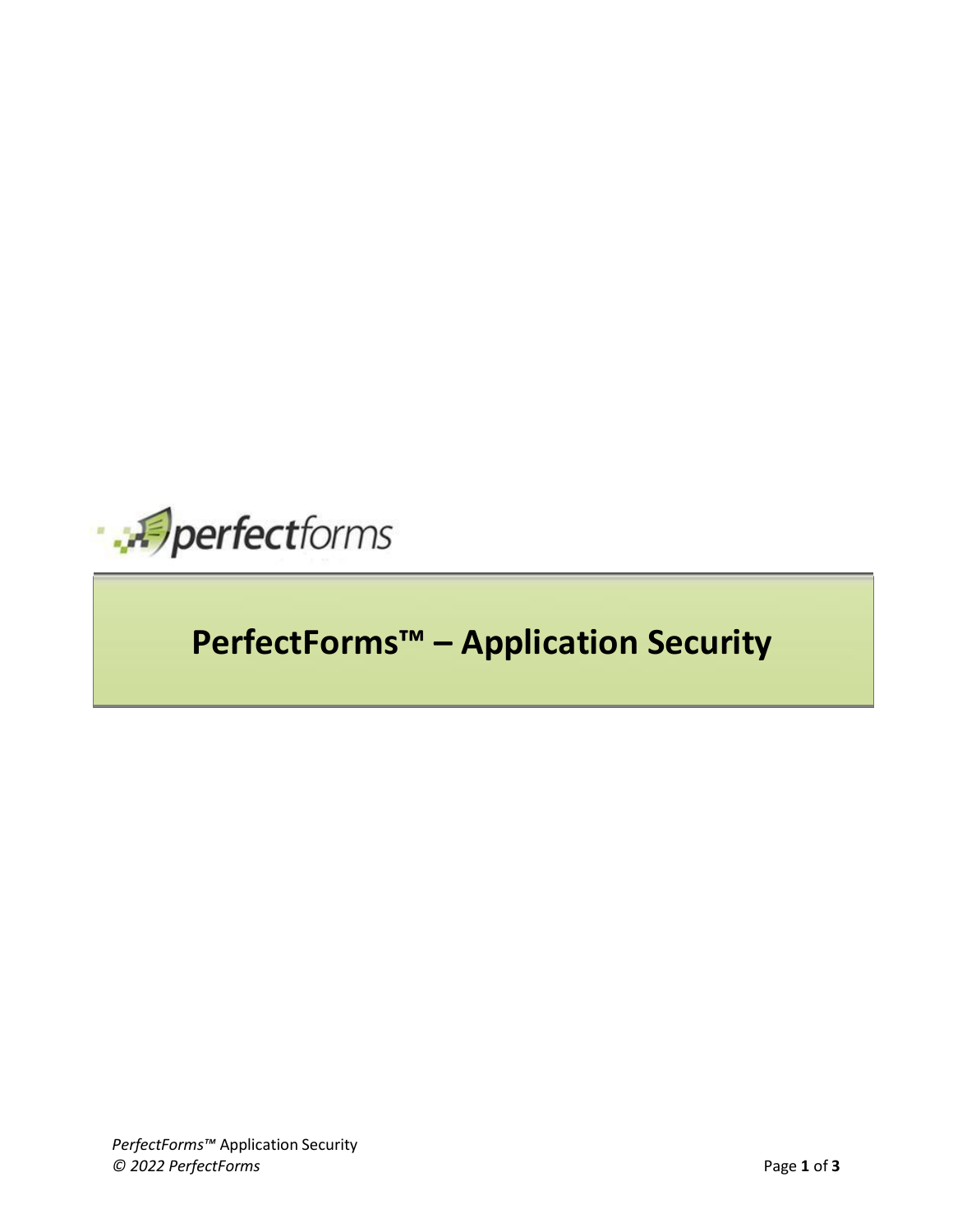

## **PerfectForms™Application Security**

The systems architecture of PerfectForms™ has been designed with optimal security built-in from the ground up. All communications channels have been encrypted using SSL (Secure Sockets Layer), effectively preventing replay attacks. All user input is white list validated, which prevents SQL injection even in cases of escaped alternate encodings like Unicode. During communication between client and server, our application uses a HTTPS (HTML Transfer Protocol over Secure Socket Layer) session with 256-bit encryption.

Adding more security to PerfectForms™ SSL is the use of custom keys. All user sessions have a custom key for each request and PerfectForms™ sends a unique response key for each request. Each generated key is used only once in order to guard against automated load attacks.

Because systems are only as secure as their weakest link, real product security is achieved by implementing processes around product development and deployment, and a culture of security is important to maintaining security over time. At PerfectForms™, we understand that security is an ongoing process and we have taken steps to ensure that it is a core competency of our company. We have periodic developer training on security best practices.

We adhere to rigorous certification processes to maintain this standard. All code undergoes a peer review process, which can reveal simple and complex security assumptions. Our entire code-base undergoes continuous testing and daily automated testing using multiple simulated user environments and network configurations. This approach catches potential timing, processor speed, memory and network related vulnerabilities. In addition, our code undergoes third-party static analysis nightly which can reveal a host of potential security vulnerabilities including buffer overflows, user input validation or memory management issues. Our subsystem and deployment architectures undergo periodic review by an internal panel of experts. Finally, we employ a lightweight, rapid development process that allows us to quickly detect, correct and deploy fixes for any software vulnerabilities.

The PerfectForms™ Web servers are protected via firewall. This prevents compromise through management channels, as only ports 80, 443 and 1935 are open for TCP communication. The Web servers are updated whenever a patch is available and a roll-back mechanism is in place to make sure any bad patches can be quickly reverted.

Backend servers are further isolated from the Internet and will only respond to requests from known, authenticated, internal Web servers. This includes mail servers, SQL servers and the Flash media servers. These servers are not directly accessible and are also protected by firewall.

Any Web application which results in the generation of e-mail will be attacked by spammers looking for an open mail relay. PerfectForms™ has been designed to prevent compromise of the mail server. The mail server is protected by a firewall that blocks all incoming requests to the mail server. The firewall